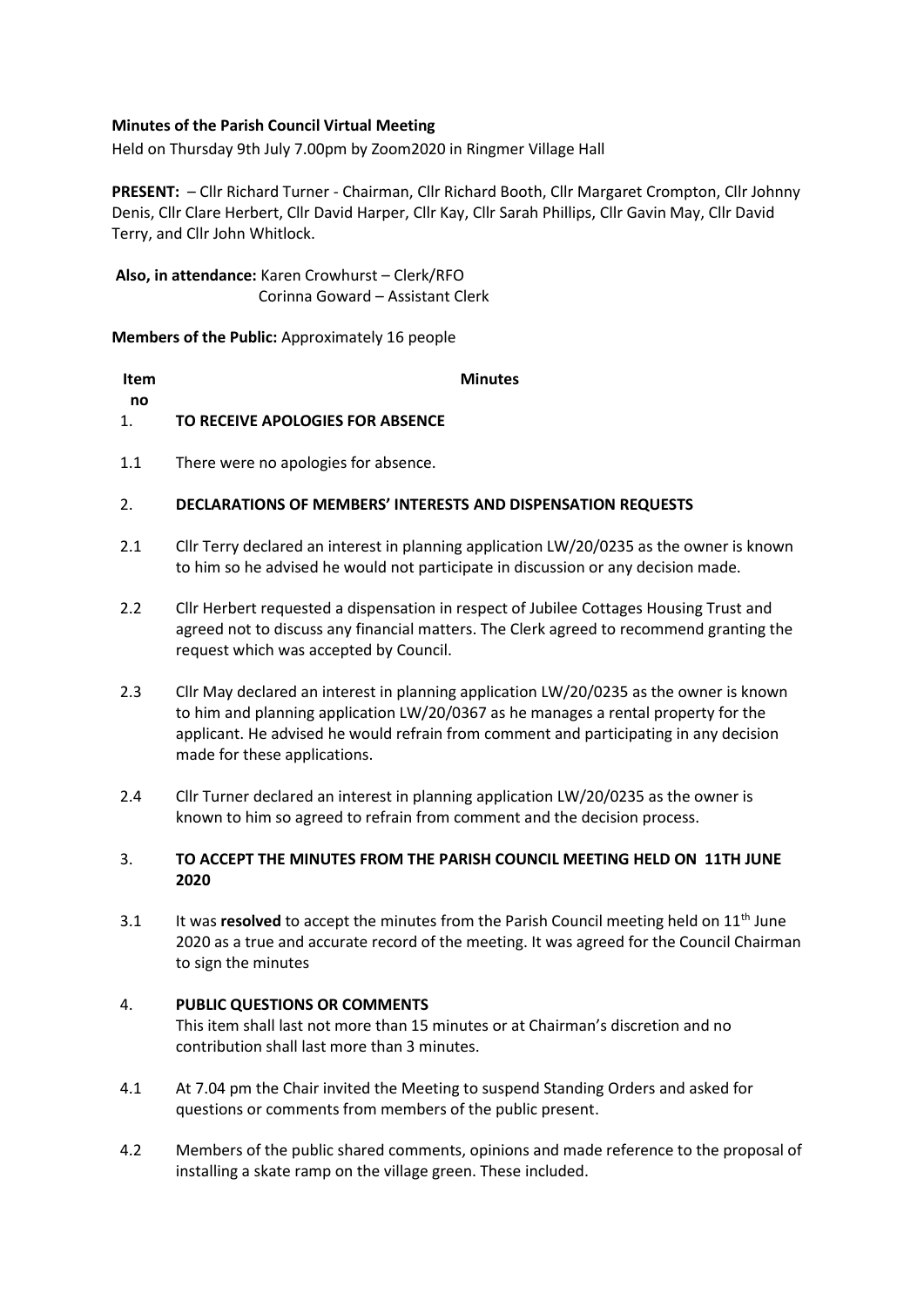- Concerns regarding vandalism and graffiti as this has occurred at the current skate ramp location
- The stipulation of no building contained within the lease
- How will people be able to take part in the consultation?
- How will people be able to vote in the consultation?
- The expenditure amount of having a new skate ramp
- Skate ramps predominantly being used by boys and teens
- The proposal bringing significant change to the green
- Changing the feel of the village green
- The Council going against its Neighbourhood Plan policies
- The skate ramp would ruin the village green
- Concerns regarding noise and nuisance
- The need of a youth centre and other youth service provision
- The need to keep the Children's Centre open
- The need for the swimming pool
- The Parish Council going back to the drawing board
- A request to leave the green alone
- Lack of information on the website and the website being out of date
- Community Infrastructure Levy expenditure
- CIL funds needing to be spent in a holistic manner
- Forward Planning not being coherent
- The proposal causing division within the village
- The Developer contribution of £45,000
- The amount of £160,000 being required for a skate ramp, which is too much
- Council should not be even considering installing a skate ramp on the green.

At 7.14pm The Chairman reinstated Standing Orders.

#### 5. **CO-OPTION OF COUNCILLOR**

5.1 The Clerk advised that no expressions of interest have come forward.

#### 6. **REPORTS FROM DISTRICT AND COUNTY COUNCILLORS – Maximum 15 minutes**

- 6.1 a) To note any written reports previously received
- 6.2 Members noted the reports received from Cllr Philip Daniel – ESCC and Cllr Emily O' Brien – LDC.

#### 7. **CORRESPONDENCE – FOR NOTING OR ACTION**

- 7.1 a) To consider any correspondence for noting or action received after this agenda has been published
- 7.2 There was no correspondence for consideration.

## 8. **To accept Working group meeting notes and accept or refuse any recommendations**

- a) Play Area Equipment and Renewals Notes of the meeting held on 9th June 2020
- b) Skate Ramp Working Group Notes of the meeting held on 17th June 2020

Cllr Terry raised a point of order and reminded Members that these notes/minutes should be accepted at the next Greens and Amenities meeting as the Working Groups where appointed from that Committee.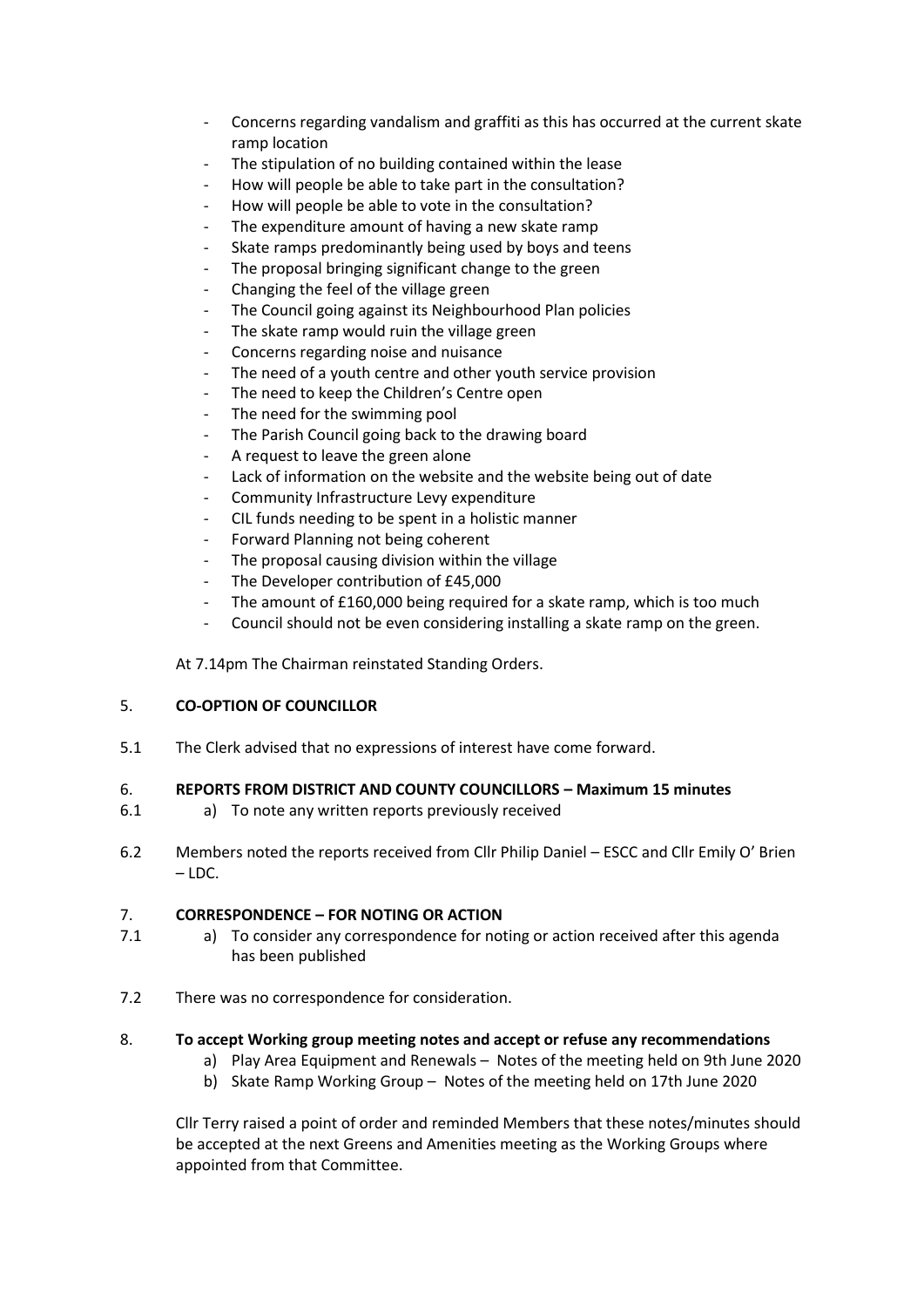The point of order was accepted. Therefore, the Working Group notes were not considered.

### 9. **APPOINTMENT OF RINGMER PARISH COUNCIL MEMBER TO LEWES DISTRICT ASSOCIATION OF LOCAL COUNCILS**

9.10 Members considered the appointment, as there were no expressions of interest it was agreed not to appoint another Member of the Council.

### 10. **OFFICE & FINANCE:**

- 10.1 a) Payments and receipts  $31<sup>st</sup>$  May – 30th June 2020 (Previously circulated)
- 10.2 It was **resolved** that the payments and receipts lists presented be accepted and signed by the Council Chairman
- 10.3 b) Bank Reconciliation(s)
- 10.4 It was **resolved** that the Bank Reconciliations presented be accepted and signed by the Council Chairman.
- 10.5 c) Bank summary
- 10.6 Members noted the Bank Summary Report.
- 10.7 d) Cost Centre Report
- 10.8 Members noted the Cost Centre Report.
- 10.9 e) Quotation(s)
- 10.10 There were no quotations for consideration.
- 10.11 f) Grant application(s)/Donations – WRAS
- 10.12 It was agreed to award the amount of £100 to WRAS
- 10.13 g) Bank account signatories – Progress
- 10.14 The Assistant Clerk reported that she is still waiting for some documentation from Members and Barclays Bank.

### 11. **ANNUAL RETURN & FINAL ACCOUNTS 2019 – 2020 FINAL ACCOUNTS DOCUMENT AND COPY OF AUDIT FORM PREVIOUSLY CIRCULATED**

- 11.1 a) End of year Bank reconciliation(s) Business account and Community Account
- 11.2 It was **resolved** to accept the end of year Bank Reconciliation. This was proposed and seconded, a vote was taken by a show of hands, all were in favour.
- 11.3 b) Approve sections 1 – Annual Governance Statement
- 11.4 It was **resolved** to approve the Annual Governance Statement. This was proposed and seconded, a vote was taken by a show of hands, all were in favour.
- 11.5 c) Approve Section 2 – Accounting Statements
- 11.6 It was **resolved** to approve the Accounting Statements. This was proposed and seconded, a vote was taken by a show of hands, all were in favour.
- 11.7 d) To approve the reserve statement
- 11.8 It was **resolved** to approve the Reserve Statement. This was proposed and seconded, a vote was taken by a show of hands, all were in favour.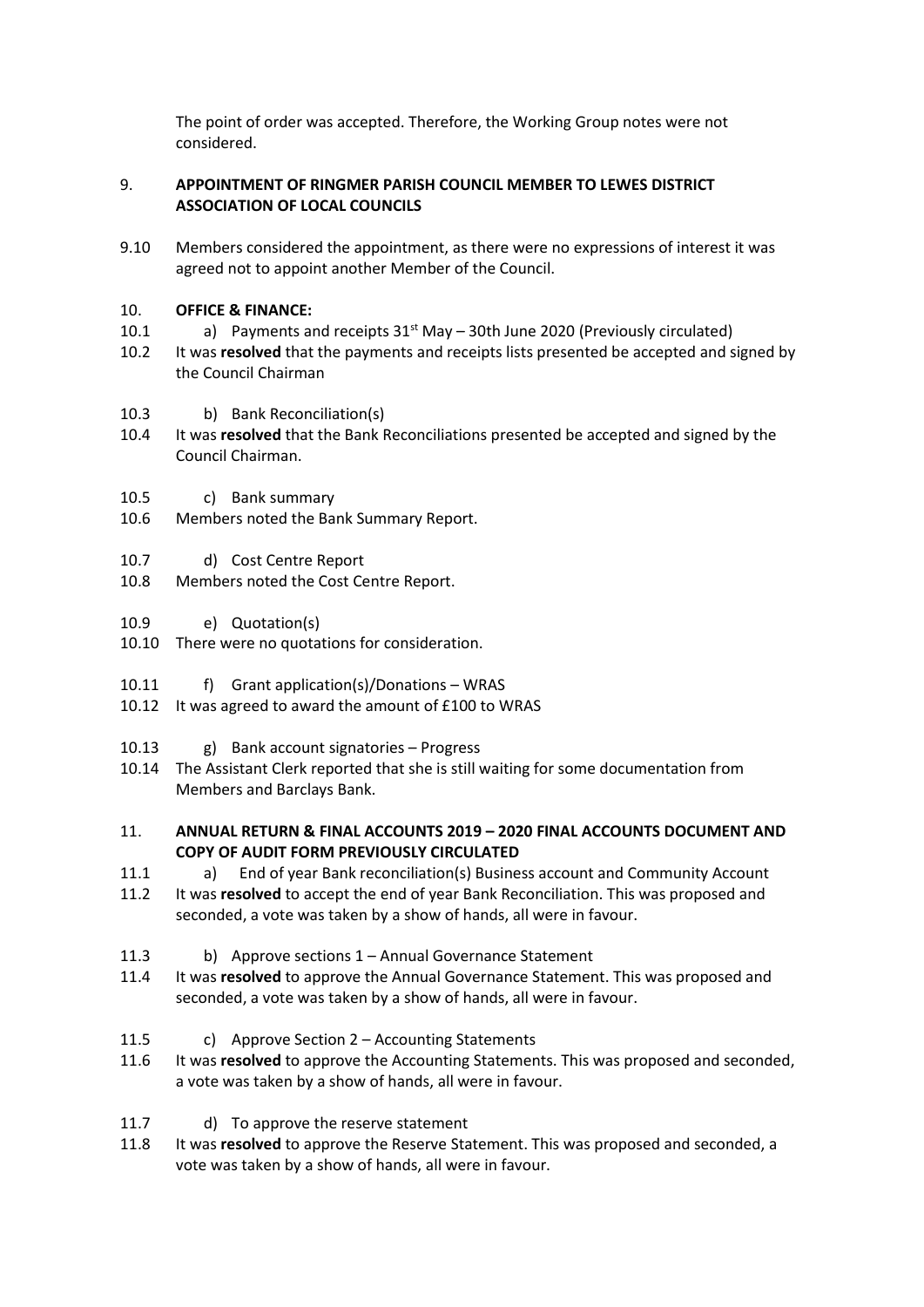- 11.9 e) Approve the Annual Risk Assessment
- 11.10 It was **resolved** to approve the Annual Risk Assessment. This was proposed and seconded, a vote was taken by a show of hands, all were in favour. It was also agreed to add Covid 19 to the Risk Assessment once approved by Council.
- 11.11 f) Internal Auditors report – To accept and agree any actions arising from the report
- 11.12 Members noted the Internal Auditors Report and agreed to work on the recommendations highlighted in the report.
- 11.13 g) Effectiveness of Audit – To agree Ringmer Parish Council have effective control measures in place
- 11.14 It was agreed that Ringmer Parish Council does have effective control measures in place to go through the audit process. The one exception is an internal control as there have not been any recent internal controls due to Covid 19 and other reasons.

### 12. **PLANNING APPLICATIONS**

12.1 **LW/20/0235 Nought Church Hill Ringmer East Sussex BN8 5JX** Proposed drive and parking area

### 12.2 **Comments and observations**

Ringmer Parish Council has no objection subject to the provision of 3 car parking spaces as outlined in policy 8.3 of Ringmer Neighbourhood Plan.

12.3 *Policy 8.3: All new development in Ringmer must make adequate provision for off-road parking for the numbers and types of vehicles likely to be attracted by the development. Parking for new development in the countryside should be appropriately located or screened to minimise landscape impact.*

*New residential development should include off-road parking provision at the following minimum ratios:* 

*1 parking space per 1-2 bed home designed specifically for older residents 2 parking spaces per 1-3 bed home* 

*3 parking spaces per 4 bed or larger home.* 

*Proposals for residential extensions should not reduce off-road parking below these levels. In addition, new developments should make provision for off-road visitor parking and cycle parking, in accordance with the scale recommended by East Sussex County Council.*

12.4 **LW/20/0367 Springfield Gote Lane Ringmer East Sussex BN8 5HP** Erection of first floor rear extension above existing single storey extension

### 12.5 **Comments and observations** Ringmer Parish Council supports this application

12.6 **LW/20/0370 Moor House Moor Lane Ringmer East Sussex BN8 5UP** Rear and side extension to existing house

### 12.7 **Comments and observations**

Ringmer Parish Council supports this application.